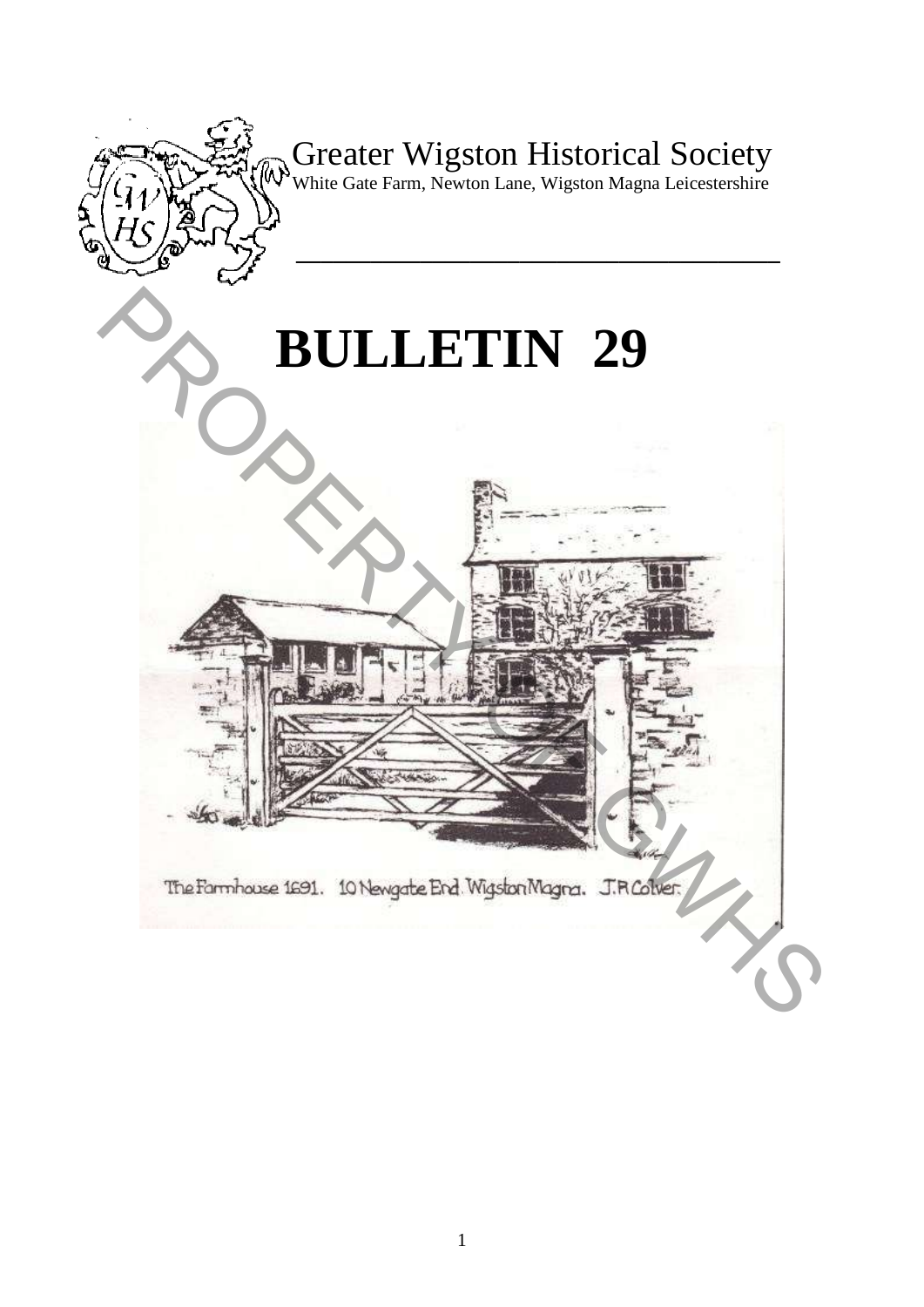#### **PROGRAMME OF MEETINGS FEBRUARY TO AUGUST 1991**

#### **Wednesday 20th February 1991.**

A.G.M. & Members Evening. Your chance to show slides or talk for 10 minutes or so. 7.30p.m. Wigston Liberal Club.

#### **\*Wednesday 27th March 1991.**

Talk on the 'New' St. Pauls Cathedral, London. Sequel to last years talk on 'Old' St. Pauls - Brian Bilson. 7.30.p.m. Wigston Liberal Club.

#### **Wednesday 17th April 1991.**

Talk on Genealogy with the aid of a computer. Member, Mike Forryan, uses his own one name study of the Forryan surname to illustrate this. 7.30p,m. Wigston Liberal Club. Pauls - Brian Bilson. 7.30.p.m. Wigston Liberal Club.<br>
Wednesday 17th April 1991.<br>
Talk on Genealogy with the aid of a computer. Member, Mike Forryan, uses his own<br>
one name study of the Forryan sumame to illustrate this.<br>

#### **Wednesday 15th May 1991.**

Visit to Market Harborough Museum. Film & conducted tour by the Curator, Mr. S. Mastoris.

Transport arrangements to be advised,

#### **Wednesday 19th June 1991.**

Visit to Gaddesby. Conducted walk of village & church with supper afterwards. Coach from Wigston Liberal Club Carpark, 6.45p.m.

#### **Wednesday 21st August 1991.**

Visit to Kibworth. Conducted walk - led by Ian Varey. Transport arrangements to be advised.

\*Please note - this meeting is on the 4th Wednesday of the month instead of the 3rd. This is due to the Liberal Club room not being available to us on our usual evening.

The Bulletin is published three times a year. 1st February, June and October. Articles etc. to either of the joint Editors three clear weeks before publication please.

Joint Editors Mrs. Chris Smart, Firtree House, Broad Lane, Markfield. Mrs. Tricia **B**erry, 7 Wensleydale Road, Wigston.

#### **October Meeting**

A record 39 people, including several new members, assembled to enjoy Bill Ward's slide show on Bygone Wigston. Most of the photographs shown were taken by Bill himself, some of the earlier ones with a box Brownie Camera. These had been copied onto slides and together with more recent material taken with more sophisticated equipment made a really interesting window into the past.

The detailed commentary greatly added to the interest and various other contributions from the audience all helped to jog memories of well remembered scenes.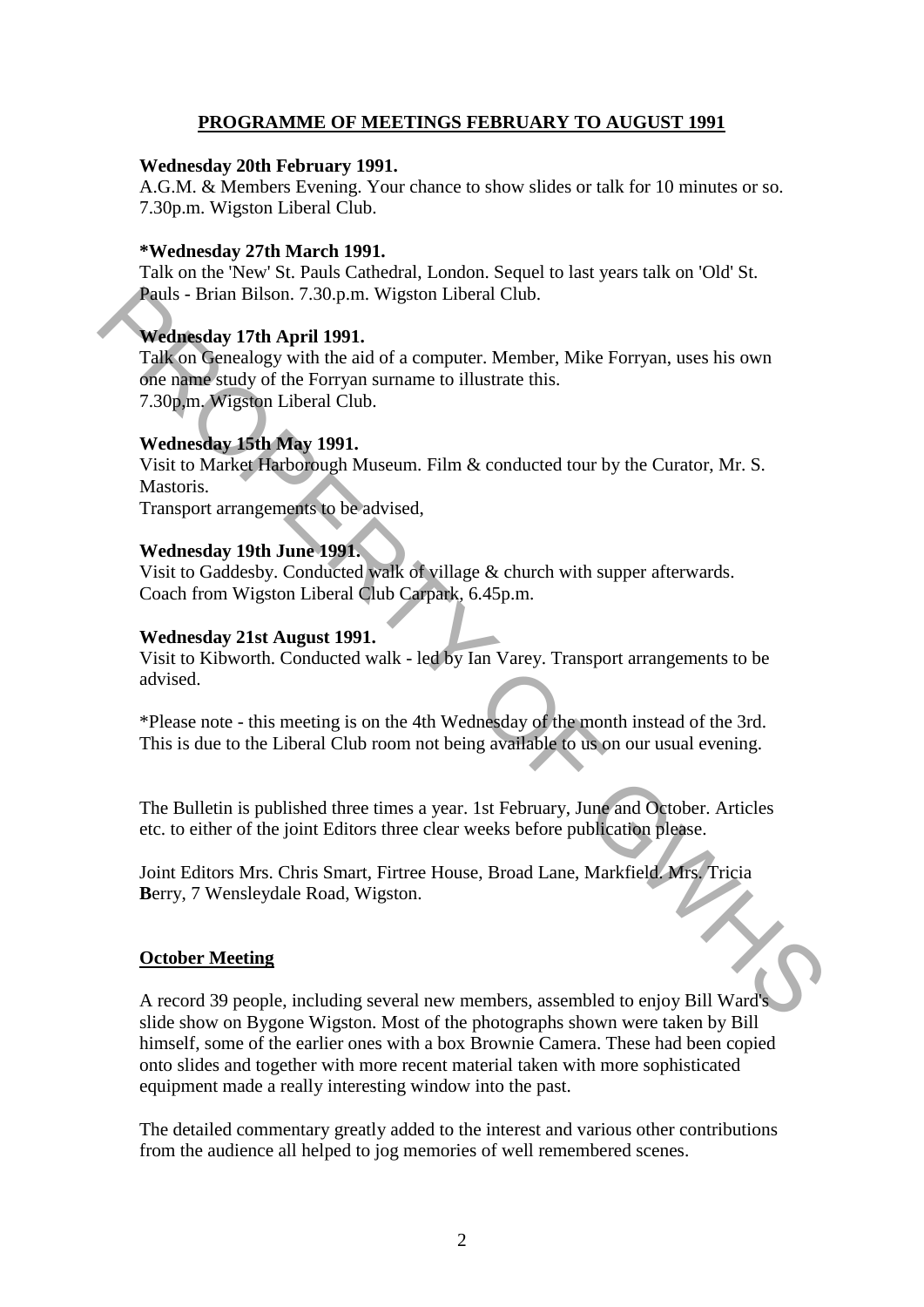Bill mentioned that this presentation was the 104th he has given to various groups around the district.

Unfortunately we ran out of time before all the views could be shown and when Edna Taylor thanked Bill she asked him to come back next year with another selection.

\*\*\*\*\*\*\*\*\*\*\*\*\*\*\*\*\*\*\*\*\*\*\*\*\*\*\*\*\*\*\*\*\*\*\*\*\*\*\*\*\*\*\*\*\*\*\*\*\*\*\*\*\*\*\*\*\*\*\*\*\*\*\*\*\*\*\*\*\*

#### **November Meeting ...**

On Wednesday the 21st of November approximately 30 members of the Society met to hear Mr. Robert Cooper of Great Glen speak on the Battle of Waterloo and other related topics.

Mr. Cooper gave his talk dressed in the uniform of a soldier of one of the regiments that took part in the Battle. He began by giving a brief biography of the two leaders, Napoleon and the Duke of Wellington. He then went on to tell how events lead up to the main battle; how the troups were assembled, (either in square or line formation); and the subsequent final outcome. **November Meeting**<br>
To the 21st of November approximately 30 members of the Society met<br>
to beat My. Robert Cooper of Great Glen speak on the Battle of Waterloo and other<br>
to beat My. Robert Cooper of Great Glen speak on

He then gave some interesting insights of the 96th Foot Regiment and showed us some weapons of the period and the medals awarded.

The evening closed at about 9.30 after a vote of thanks by the Chairman.

#### **December Meeting**

Forty five members enjoyed a special party on 19th December. As 1990 marked the 10th anniversary of the founding of the Society the annual Christmas Party was turned into a double celebration.

The evening began with a competition set by Edna Taylor. The trick was to identify various locations and building s from photographs pinned on the wall. This was won by a huge majority by Duncan Lucas, who really does know his Wigston.

The company were then divided into 4 groups for an 'Any Questions' type of game set by Ian Varey. As Ian was not able to be present, Jim Colver took over and made a good and amusing M.C., with Shirley Clowes keeping score. The groups then had to identify a selection of bygones from Duncan's Museum collection. Teams 2 and 3 tied for 1st place so a tie break question settled Team 2 as the winners.

A raffle for a signed copy of the book written on the Battle of Waterloo by previous speaker Bob Cooper was won by Grace Hammond.

Mavis & Maureen served a really special buffet & there was wine & a handsome Birthday Cake. Photographs were taken of the cutting ceremony with members of the committee in the background.

After supper Edna read out a letter written by Duncan Lucas to Brian Bilson in 1980 inviting him & other interested people to an inaugural meeting of the yet to be formed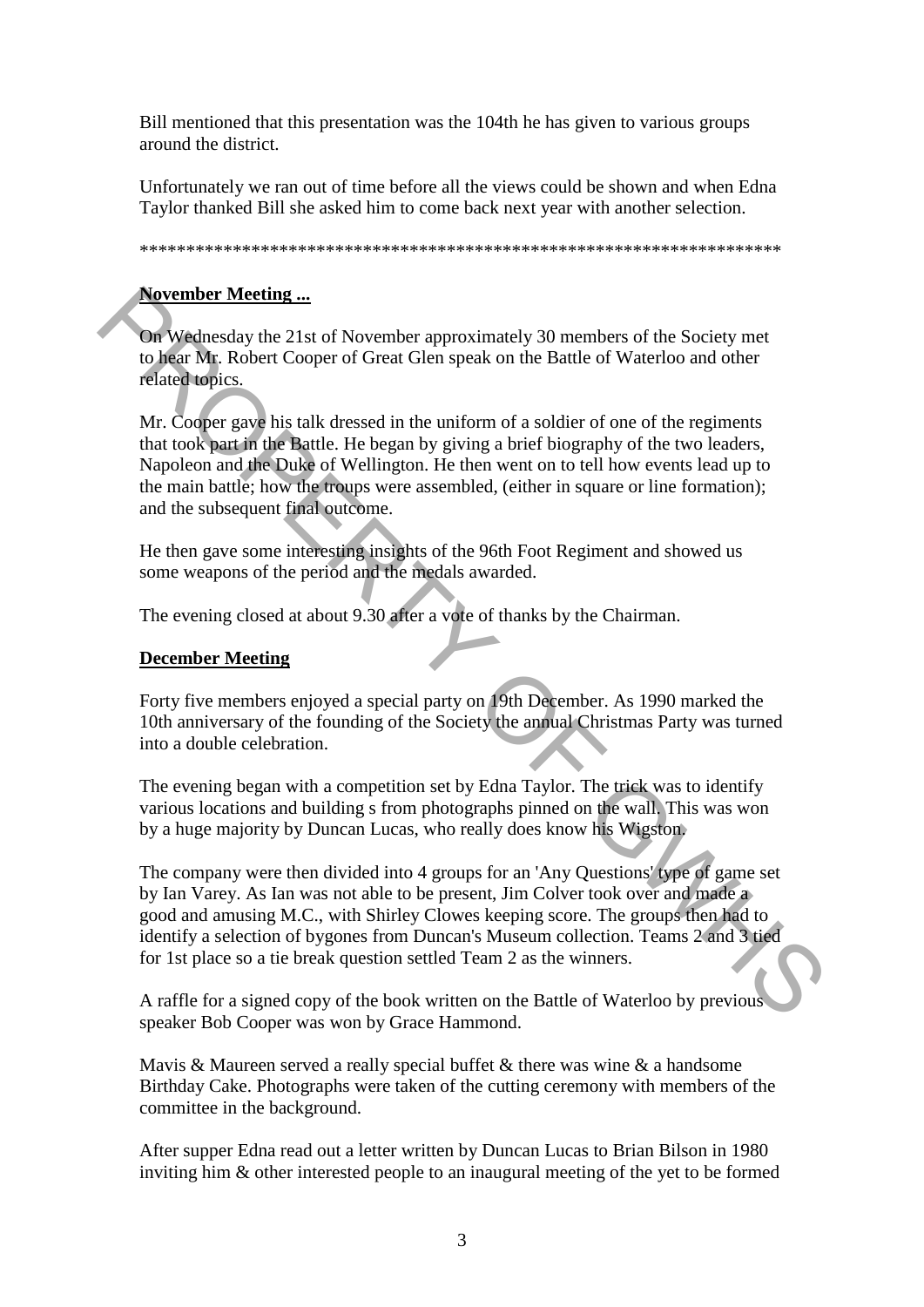G.W.H.S. This followed a display in the Library aimed at attracting people who might be interested in starting a local history group. From this modest beginning the Society now has a membership of approx. 60 people. Duncan made a short speech outlining the achievements of the last 10 years and mentioning some of the main contributors. He then called for a toast to the next 10 years & beyond.

The party ended at approx. 10.30p.m.

\*\*\*\*\*\*\*\*\*\*\*\*\*\*\*\*\*\*\*\*\*\*\*\*\*\*\*\*\*\*\*\*\*\*\*\*\*\*\*\*\*\*\*\*\*\*\*\*\*\*\*\*\*\*\*\*\*\*\*\*\*\*\*\*\*\*\*\*\*

### **January Meeting**

Approx. 35 members enjoyed an evening of nostalgia. Mr. Rob. Foxon showed some of his collection of old films from the 1930's to 1950's. Some of these were originally shot by local amateurs. Others by cinema owners who recorded events with lots of people present, such as parades, in the hope that everyone would come to see themselves on the big screen!

Film of Leicester included De Montfort Hall, Fire Station, Lewis's Store (newly opened), a parade in Churchgate, Newarke Gateway & the Magazine, Spinney Hill Park, The Old Pavilion, Victoria Park & excavations at Jewry Wall. There was elaborate decorations of the Town Hall & trams for the silver jubilee of King George V & Queen Mary. The interior & exterior scenes at London Road Railway Station in c. 1948 showed some trains still with their L.M.S.R, title, others newly changed to British Railways. There was special footage of the trams including a farewell excursion trip & the very last tram sporting a R.I.P. label, making its final journey on 9/11/49. **Example 2**<br> **Example 12**<br> **Example 25**<br> **Example 25**<br> **Example 25**<br> **Example 25**<br> **Example 26**<br> **Example 26**<br> **Example 26**<br> **Example 26**<br> **Example 26**<br> **Example 26**<br> **Example 26**<br> **Example 26**<br> **Example 26**<br> **Example 26** 

Another subject was farming in 1930's, taken by Mr. Attfield on his Manor Farm, Ashby Magna. Horse drawn ploughing, harrowing & mowing without a tractor in sight. It showed a peaceful more natural, though harder, way of life. The farming contractors, Allsops of Fleckney, were featured ploughing with the aid of two traction engines. These fascinating giants were also used by Joe Chapman of Narborough to power his threshing machine.

There was coverage of Home Guard parades in the Lutterworth area during the war, a Salvation Army parade in Loughborough in 1947 & the pack-horse bridge & river side at Aylestone.

We also slipped across the Channel to France & Spain with the pupils of Rushey Mead School in 1950. Their enterprising Spanish teacher bought an old corporation double decker bus, christened it Spirit of Leicester & funded the journey by selling advertising space on it to local companies. This very early school trip attracted national news coverage & was a great success covering 2,700 miles in 6 weeks with only one breakdown.

The show ended with a most amusing film showing how one should not go about presenting an amateur film show.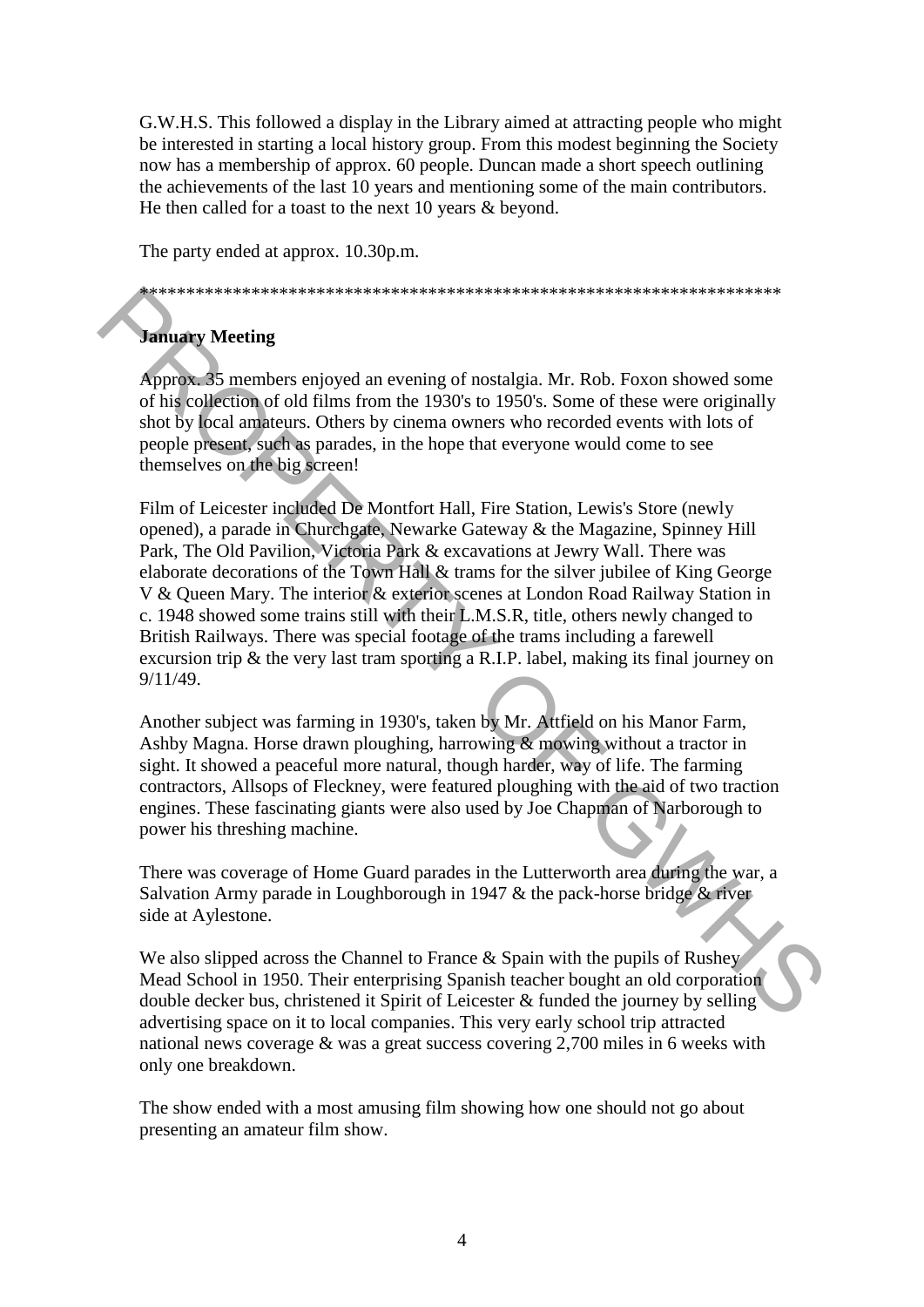Edna Taylor thanked Rob, & his son who acted as projectionist, for a really splendid evening. Local man, Mr. Pearman, who produced Rob's Tram Video which was on sale during the evening, also attended.

\*\*\*\*\*\*\*\*\*\*\*\*\*\*\*\*\*\*\*\*\*\*\*\*\*\*\*\*\*\*\*\*\*\*\*\*\*\*\*\*\*\*\*\*\*\*\*\*\*\*\*\*\*\*\*\*\*\*\*\*\*\*\*\*\*\*\*\*\*

#### **NEWCOMERS TO WIGSTON MAGNA.**

*People who were born in Leicester who came to live in Wigston.* 

Between 1871 and 1881 Wigston's population increased from 2,638 to 4,299, a rise of 63%. In these years, Leicester's population also increased, but not to the extent of Wigston's. In 1871,Leicester's population stood at 95,220 and by 1881 it had increased to 122,376,a rise of nearly 30%. Many people indeed came from Leicester to live in Wigston Magna and many Wigston men sought their wives in Leicester.

The coming of the railway to Wigston led, as one might expect, to a fair number of railway workers leaving Leicester to seek employment in Wigston. Among them were several engine drivers, one of whom was Alfred Biddies, whose wife, Martha and elder daughter, Sarah, were also born in Leicester, but the younger daughter, Alice, had been born in Wigston. The Biddies family lived in Frederick Street. Another engine driver from Leicester was Charles Penny, who though only 30 years of age was a widower. His two eldest children had been born in Leicester, but the three youngest children, including William who was only nine months old, had been born in Wigston. People who were born in Leicester who came to live in Wigston.<br>
Between 1871 and 1881 Wigston's population increased from 2.638 to 4.299, a rise of<br>
G3%. In these years, Leicester's population also increased, but not to th

William Branson, aged 39,was another engine driver from Leicester. His wife, Ann, had also been born in Leicester and so had their eldest daughter, Clara, now aged 17 who was a dressmaker. But - two daughters, Sarah and Margaret, had been born while William was stationed in Kentish Town in Middlesex. The two youngest daughters Nellie and Ann, had been born in Wigston and the Branson family lived in manor Road.

Edwin Stableford, aged 40,was another engine driver who had been born in Leicester. His wife, Frances, came from Leamington and their two eldest children had been born in Kentish Town while Edwin was working there. But c. 1875 Edwin had come to live in Manor Road, Wigston ,where four more children, William, Nellie, Edwin and Harry, were born to them.

Another engine driver who had come to Wigston from Leicester was Thomas Carr, aged 34, who with his wife Charlotte and their three children lived in Cherry Street. Their eldest child, Arthur, had been born in Leicester, while the two younger children, Rose and Thomas, had been born in Wigston,

Another engine driver who had come from Leicester and now lived in Cherry Street was Robert Babbington, whose wife Barbara also came from Leicester. A visitor to the home on census Sunday was Gertrude Wale, aged 12 years from. London, who may have been an adopted daughter.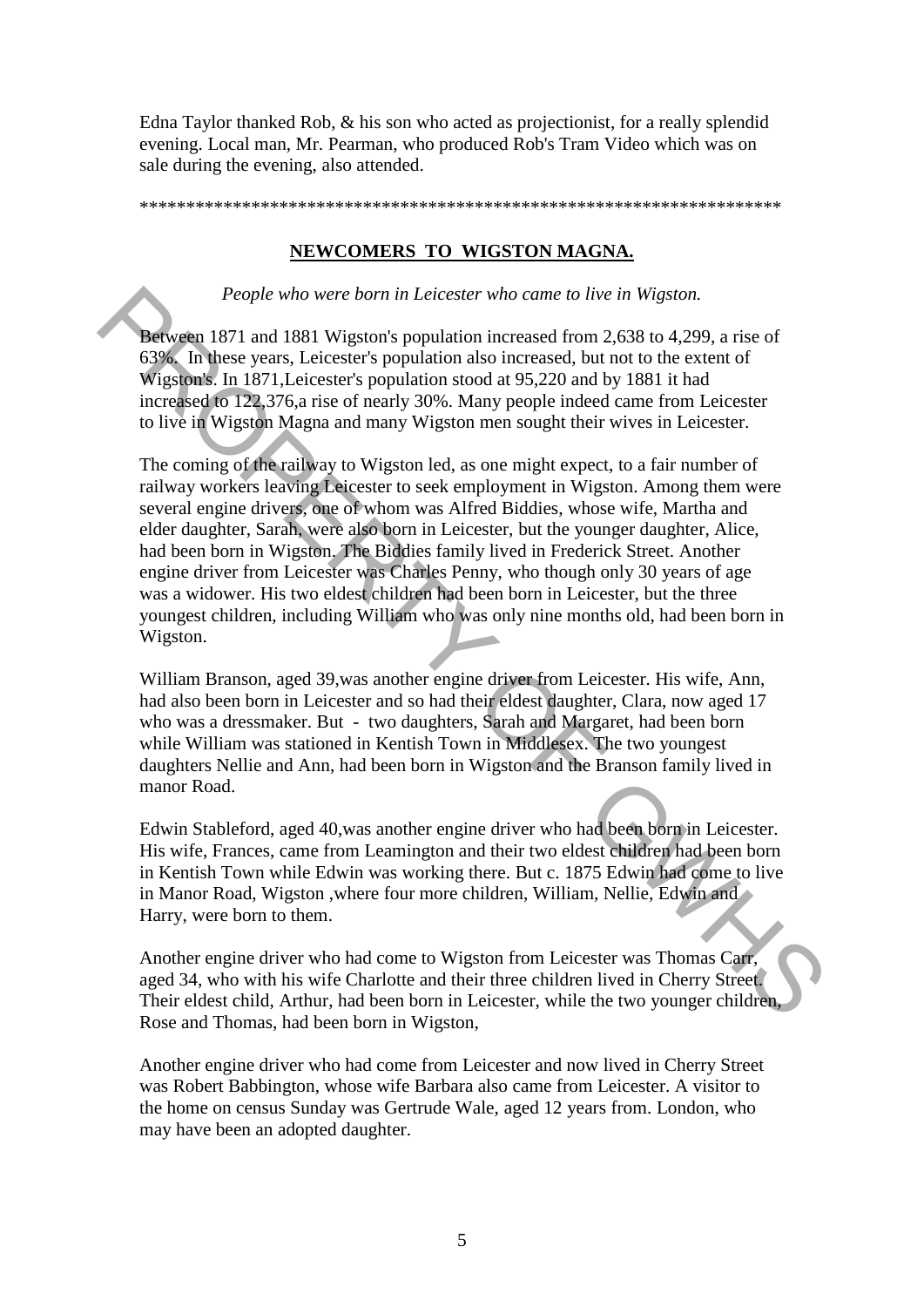Not far from Babbington in a nearby street, Clarke's Road, lived another engine driver, Isaac Jelly, who was born in Leicester.. His wife, Jane, came from Cossington and their two young sons, William 9 and John 7,had been born in Peterborough, which suggests that Isaac had been employed there before coming to Wigston.

In Clarke's Road lived yet another engine driver, who had been born in Leicester, George Potter. He, his wife, Mary, and their four eldest children had also been born in Leicester ,but their two youngest children, John and Albert, had been born in Wigston. It would seem that the Potter family had now been living in Clarke's Road for almost four years.

In the cottages by the side of the main line from Leicester to London which the Midland Railway Company had built for their employees lived another engine driver, Alfred Barnet. His wife, Mary came from Arnesby, but their two daughters, Anne and Florence, like their father, had been born in Leicester. As well as the drivers mentioned above a few stokers had also come to Wigston from Leicetsr. One such stoker was Joseph Townsend, whose wife, Lucy, came from Gretton in Northamptonshire, but their eldest daughter, Catherine, had been born in leicester, while their son, Walter, aged 4 years, had been born in Wigston. Another stoker who left Leicester to work in Wigston was Joseph Moore, who seems to have been unmarried. Frowould seem that the Potter family had now been living in Clarke's Road for almost<br>
In the congess by the side of the main line from Leicester to London which the<br>
Midland Railway Company had built for their employees li

Besides drivers and stokers, there were other railway workers who had come to live in Wigston from Leicester. One or two worked in the wagon shop as, for example, Zena Kirby, who was a wagon repairer. His wife, Sarah, came from Countesthorpe and on the day of the census Maria Hubbard aged six from Countesthorpe was staying with them at their house in Welford Road.

Another man from Leicester who worked in the wagon shop was Ralph Pateman. His wife Mary came from Rearsby and their three eldest children were born in Leicester. But about three years ago,Ralph came to live in Manor Road,Wigston where another daughter ,Alice,was born.

In the railway Cottages, lived two brothers, Joseph and George Jessop, who had been born in Leicester and were now engine fitters. Joseph's wife, Elizabeth, had also been born in Leicester as had their two eldest children, Joseph and Elizabeth. But some five years ago Joseph had left Leicester to work in Wigston and there another son Harry was born. George's wife, Lucy, had also been born in Leicester, and so had their three children, William, George and Polly. William was an engine cleaner, but George had followed in his father's footsteps by becoming a fitter.

Another railway employee who had come from Leicester to live in Wigston was Alfred Cobley. H e was a railway guard and his wife, Jane, and their two eldest daughters, Ada 8 and Lizzie 4,had all been born in Leicester. But about four years ago, Alfred had left Leicester to live in Victoria Street, Wigston, and there two more daughters Jane and Harriett were born to Alfred and his wife.

William Taylor aged 42, was a railway wheel turner who had been born in Leicester. His wife came from Harningham in Lincolnshire and they had a large family of four sons and three daughters, all of whom had been born in Leicester. But recently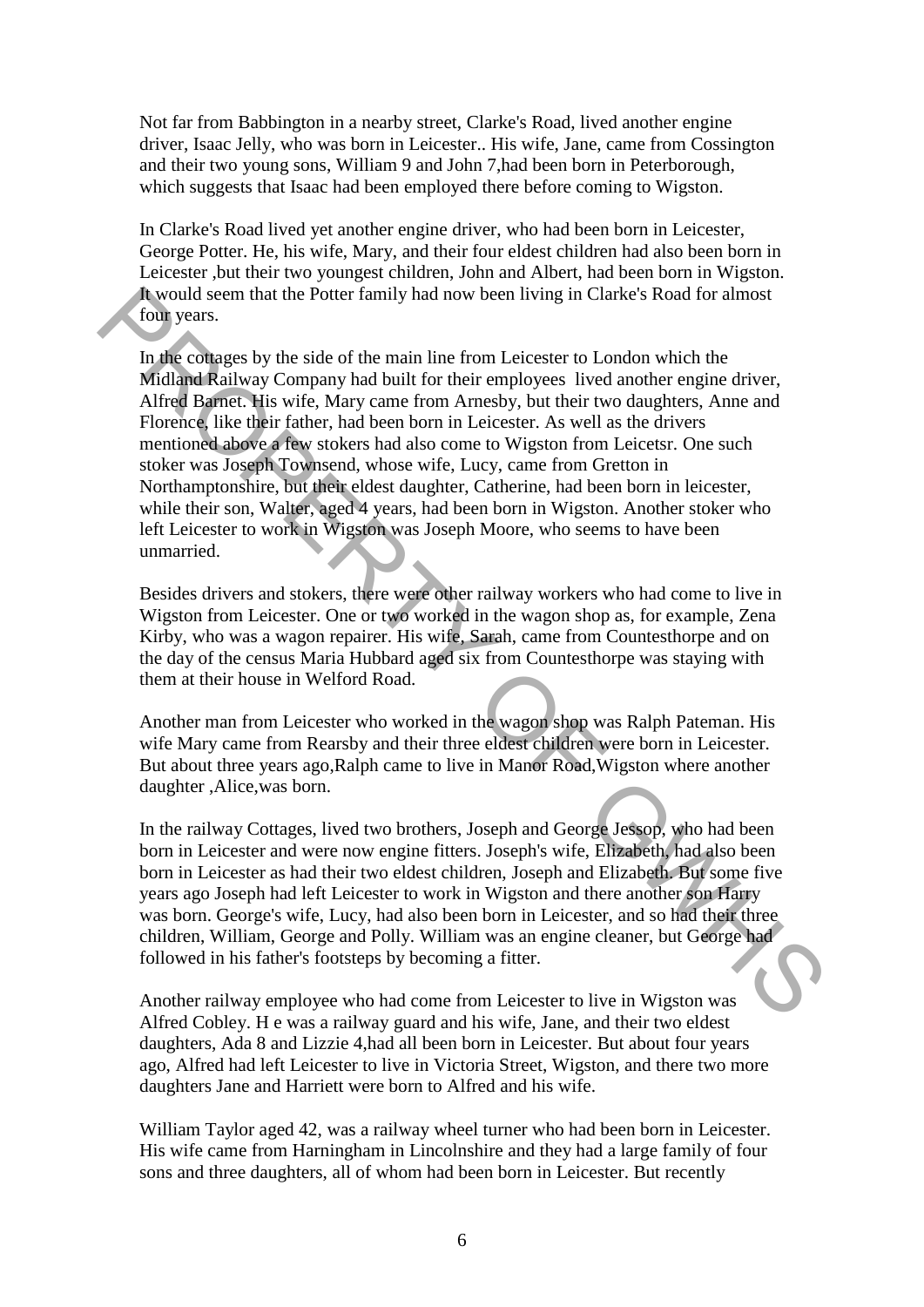William had left Leicester to live in Cherry Street, Wigston where their eighth child, Robert, was born.

In the Railway Cottages lived another railway worker who had been born in Leicester. He was Edward Ford, aged 55,who was a foreman in the engine sheds. Two of his sons also born in Leicester were James aged 22 and Edwin aged 14 and they also worked on the railway, James as an engine fitter and Edwin as a railway clerk.

Other people besides railway workers came to live in Wigston from Leicester, as, for example people connected with the hosiery industry. Three hosiery manufacturers left Leicester to establish factories in Wigston. One was John Wignall who had 24 men working for him in his factory in Bell Street. His wife, Mary, came from Fleckney and John and Mary had a large family, four sons and three daughters, all of whom were born in Wigston and the youngest daughter, Mary, was only one year old in 1881. Another manufacturer who specialised in socks, whose factory was also in Bell Street, was William Abbott. His wife, Elizabeth, came from Sapcote and they had three sons and one daughter, all of whom were born in Wigston. The third manufacturer was George Packard, whose house and factory were in Blaby Lane. His wife, Lucy, was also born in Leicester, as were his two eldest children William 14 and Lucy 9. But it looks as if George moved about somewhat before settling in Wigston, for his third child, Constance, was born in Humberstone and his fourth child, George, was born in Oadby. About two years ago George and his family came to Wigston, where twin daughters, Eleanor and Margaret, to them. Other people besides rullway workers came to live in Wigston from Leicester, as, for<br>example people connected with the hosiery industry. Three hosiery manufacturers left<br>versions ( $\sim$  geological model in division . One w

Several other hosiery workers were born in Leicester and found employment in Wigston. Such a person was Alfred Wheat, a framework knitter whose wife, Harriet, came from Enderby, but their three children Eliza, Amy and William were all born in Wigston. Another framework knitter, who was born in Leicester, but came to live in Wigston was Thomas Vann. His wife, Rachel, was a native of Wigston, but the couple, who had no children, lived in Church Nook. Another Leicester born person who had connection with the hosiery industry was and settled in Wigston was Charles Henry Snowden. He was a needle-maker and his wife, Mary, was also born in Leicester. Snowden came to Oadby Road, Wigston, about one year ago and they now had a son who was seven months old, who had been born in Wigston.

Another worker connected with the hosiery industry was William Ashton. Aged 39, he was a dyer and like his wife, Mary, had been born in Leicester, as had been their two daughters, Alice and Lizzie. The family lived in Aylestone Lane.

One or two persons connected with the boot and shoe trade were born in Leicester and settled in Wigston. One such person was Robert Day, whose factory was in Granville Road in Wigston Fields. There he employed 31 men,3 boys, l3 women and 3 girls. His niece, Emma Middleton, aged 14, also assisted him in his office and she was also born in Leicester. George Fitch, a shoe hand, was also born in Leicester. His young wife, Mary, aged 18,was born in Bruntingthorpe and at the time of the census they lived in Wigston and had no children. Many houses were now being built in Wigston and a few people in the building trade had left Leicester for Wigston. Thomas Southam, a bricklayer, was born in Leicester but had recently left Leicester to settle in Oadby Road, Wigston. His wife, Sarah, who worked in a hosiery factory on a circular hand machine had been born in Bramcote, Nottinghamshire, and next door to the Southams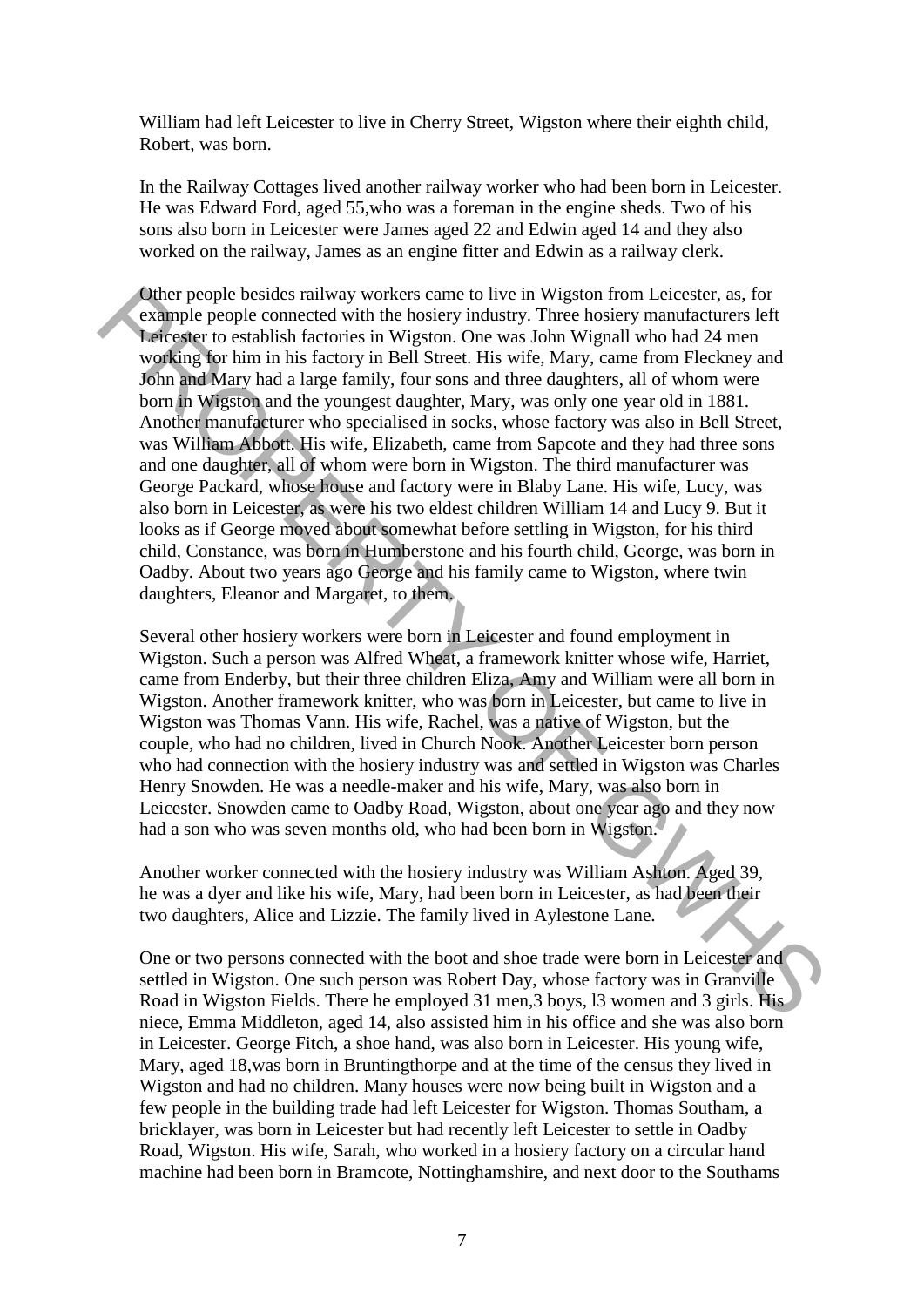lived Samuel Loach, also from Bramcote, who was a general labourer. So it looks as if Samuel had helped the Southams to find a house in Oadby Road .

One of several builders in Wigston was Thomas Brown. Aged 36, he had been born in Leicester, but several years ago he had left Leicester to marry a Wigston girl. They lived in Long Street, where their four children had been born. In 1885,Brown built the new Wesleyan Chapel in Frederick Street. We find several grocers in Wigston, who had left Leicester to set up business in Wigston. In Junction Road, Thomas Hartopp was a grocer and beer seller and, like his wife, Elizabeth, had been born in Leicester. Their five children had also been born in Leicester. The two eldest, Mary and John, helped their father to run his business, while the other three children, Sarah, Alice and Thomas were still at school.

Another grocer was Martin Warner, aged 33,who had also been born in Leicester. He was unmarried and had two lodgers living with him, Joseph Bond and Fred Holland, both of whom worked on the railway. Next to Hartopps in Junction Road George Pawley had a greengrocer's business. Aged 40, he had been born in Leicester, but some years ago had left Leicester to marry a Wigston girl and to settle with her in Wigston. They had six children, all of whom had been born in Wigston, and the eldest boy, Arthur, now 16, helped his father in the shop.

Though Wigston was now fast becoming an industrial town, farming still occupied an important part in its economy and one or two farm labourers had come to live in Wigston from Leicester. Such a person was Thomas Tebbut. Aged 38, he had left Leicester some years ago to work on a farm in Wigston as an agricultural labourer. Then he met a Wigston girl and married her and now they had two sons, Josiah 5 and John 4. Another person connected with farming in Wigston was John Yates. Aged 31, he had been born in Leicester, but left the town to become a grazier in Wigston Fields, where he employed two men to work on his farm. One was Reginald Partridge, a cowman who came from Lubbenham and the other was Joseph Clarke, a waggoner from Fleckney. Not far from John Yatteife lived Thomas Yates, who was also born in Leicester. He was a hay and corn dealer and his wife Louisa came from Anstey and they had two daughters, Mary and Margaret. One of the most important farmers, however, in Wigston was Alfred Cooper, who lived in Wigston Hall in Long Street, a small mansion built c. 1833 by Captain Baddeley. Alfred had been born in Leicester and his farm occupied 221 acres on which he employed 8 men and several boys. At the date of the census, he was still unmarried. So, two domestic servants, Elizabeth Gadney and Eleanor Morris looked after the running of the household. Was a grocor and betw seller and, like his wife, Elizabeh, had been born in Leicester. The two eldest, Mary and John, help their factor. The two eldest, Mary and John, help their factor for our his business, while the oth

Several other workers who had been born in Leicester had now settled in Wigston. One such worker was William Mee, aged 28,who lived in Gladstone Street. He was a house painter and paper hanger and like his wife, Mary, had been born in Leicester. They had one son, John, who had also been born in Leicester. Another worker who was born in Leicester but now lived in Wigston was Thomas North, a wheelwright. Of all craftsmen, the wheelwright was considered the most important, since transport in the countryside was absolutely dependent upon him. North was 29 years of age and like his wife Alice and their two eldest sons had been born in Leicester. But about four years ago North had moved into Wigston and there the Norths had two more children, Sarah and Edith.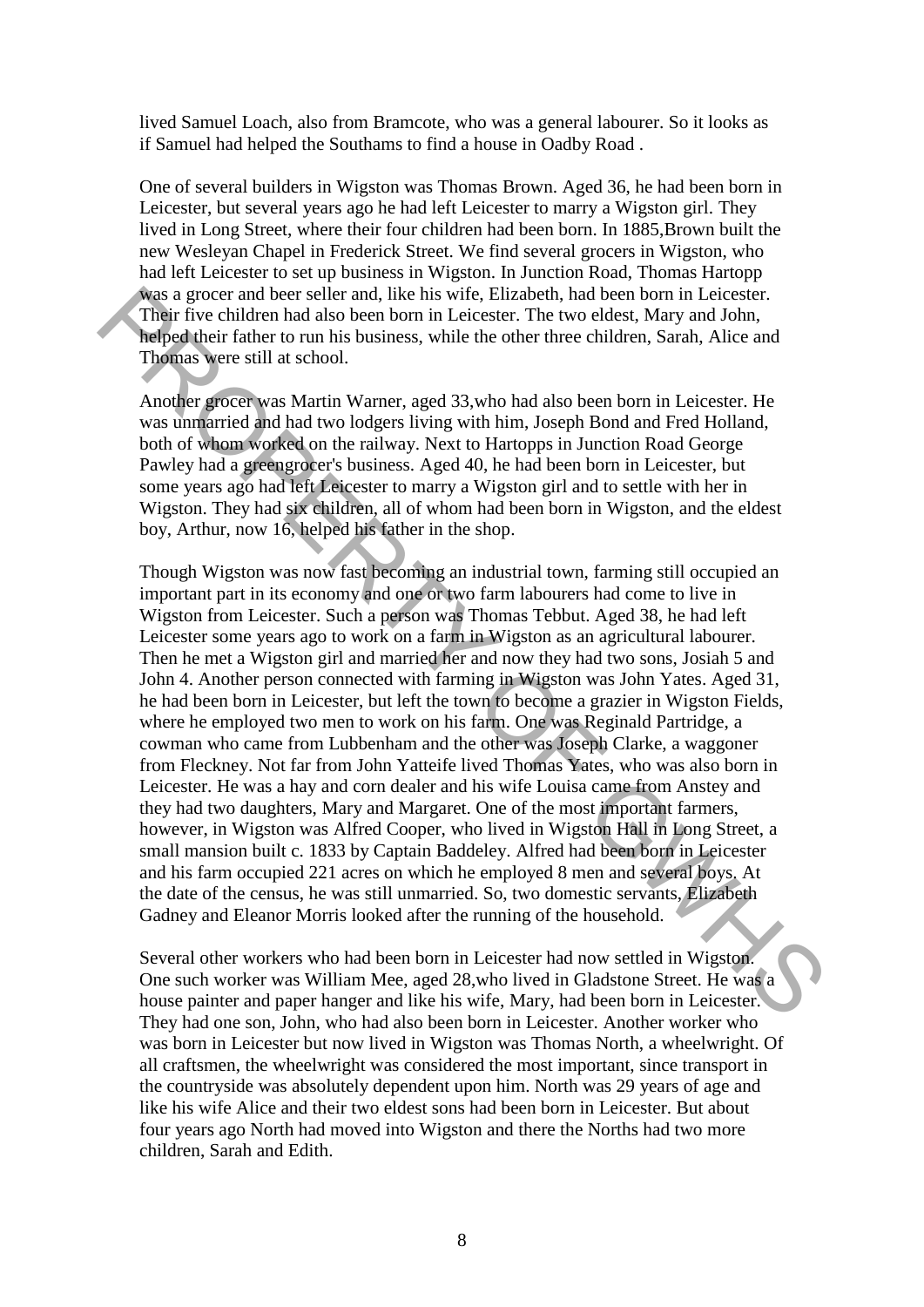Charles Read lived in Station Street. He was a carpenter and joiner, but at the time of the census he was unemployed and so he earned a living by selling groceries and beer. His wife Elizabeth came from Market Harborough ,but their three children Lizzie 5, Charles 3 and Sarah 1 had all been born in Leicester. So, only recently had Charles left Leicester.

Another Wigston resident who had only recently left Leicester was Jabez Jackson. He was a dispensing chemist whose premises were in Long Street and his wife Clara had also been born in Leicester.

#### Bernard Elliott

#### **BUSHLOE END. A HUNDRED YEARS AGO**

\*\*\*\*\*\*\*\*\*\*\*\*\*\*\*\*\*\*\*\*\*\*\*\*\*\*\*\*\*\*\*\*\*\*\*\*\*\*\*\*\*\*\*\*\*\*\*\*\*\*\*\*\*\*\*\*\*\*\*\*\*\*\*\*\*\*\*\*\*

Bushloe End, the oldest existing street name in Wigston Magna, written in 1455 as Bussclowe, was originally one of the two main entrances to Goldhill Field, whose 1279 acres was the largest of the three fields in pre-enclosure days. The other entrance being Newgate End .

As in all place names, various ways of its spelling are recorded, with its origin in Old English, Bysehlow (byse, a bush or thicket and hollow). a low hill, giving the meaning of the hill with the thicket. The ground being generally flat, the reference to a hill may indicate artificiality, i.e. a burial ground or tumulus.

By the time the 1886 census was taken, a great deal of change had occurred. The End no longer led to a track through Goldhill Field towards Blaby, but continued as a road to the new development of South Wigston. Of the inhabitants, only Robert Chambers of Kingswood Lodge who owned 40 acres of land and Joseph Potter, a grazier who kept the Plough Inn, had much to do with the land. The other farmer, William Eggleston being retired. **Example 19**<br> **Referred Elliott**<br> **Referred Elliott**<br> **RESHILOE END. A HUNDRED YEARS AGO<br>
Bushloe End, the oldest existing street name in Wigston Magna, written in 1455 as<br>
Bushclowe, was originally one of the two main ent** 

There was at the time of the census, 169 people living in Bushloe End, 113 of whom were Wigston born. Of the remainder, 23 came from other places in Leicestershire and the high percentage of 33 from beyond the county border. This ratio is in common with the other streets of Wigston researched by the Greater Wigston Historical Society.

Like most of the other village streets, Bushloe End would have been a place of much bustle and noise, particularly from the hand frames, for they were the source of income for 26 people.

The Vicarage at this time was occupied by the Rev. William Romanis, a widower, who lived with his two sisters and had two servants to attend them. Of the proprietors, Eli Bailey and his two sons had their general carters business. In addition there was a provisions dealer, a wines and spirits merchant, and a grocer, plus the afore mentioned farmer and the publican/grazier. Shown at No.7 on the map is the house and framework knitting workshop of Joseph Trueman, who lived there with his wife and four daughters. This is now preserved as a museum.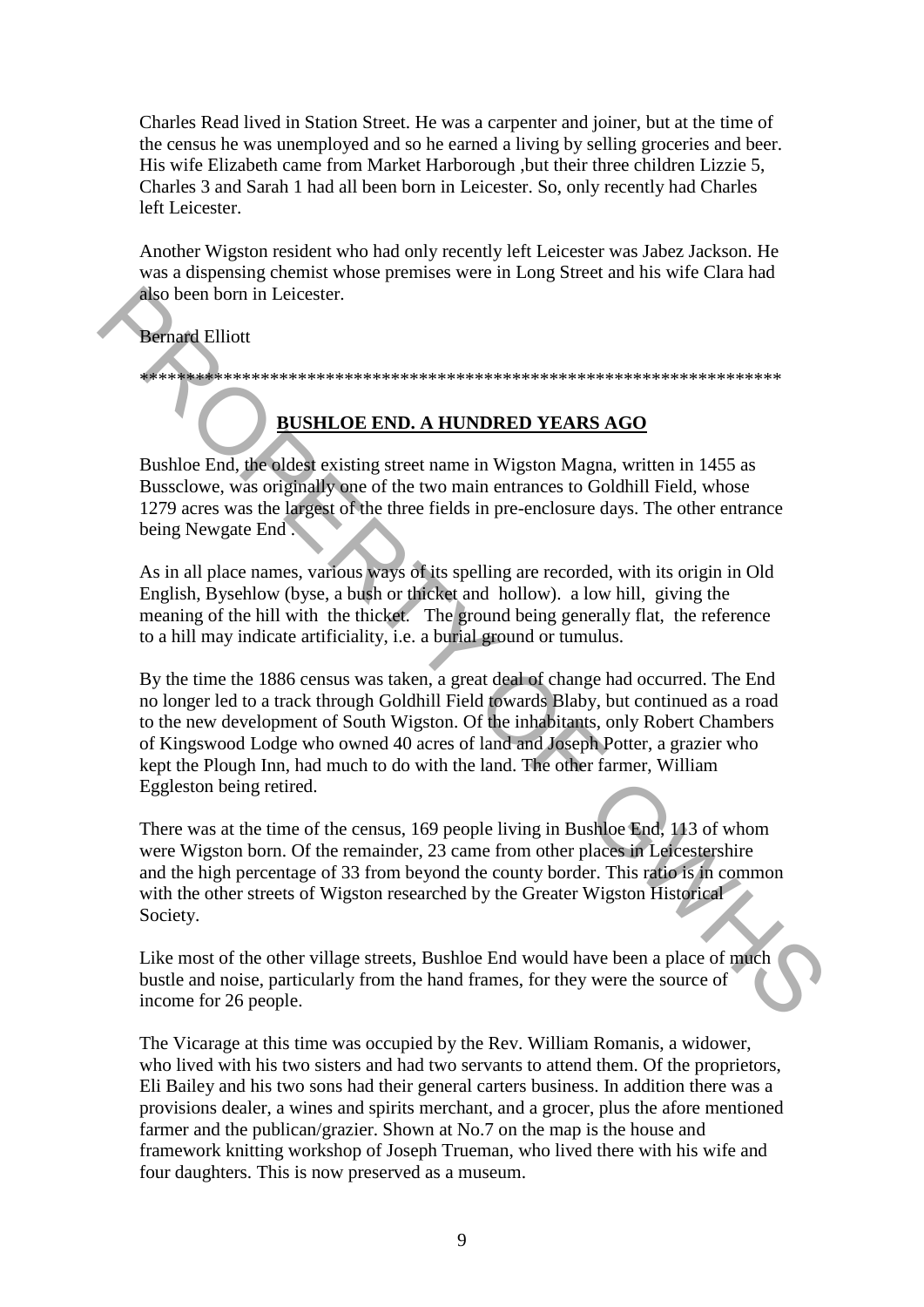Of the other workers, 10 were servants, 9 seamstresses, 6 railway employees, 4 labourers, 4 hosiery workers, 3 carpenters, 2 each shoe hands, bricklayers and dressmakers. The youngest worker was Samuel Hill, a 13 year old hosiery winder, one of a family of nine living at No.35, whilst the male servant at the Vicarage, James Cooper, was one year older and coming from London, the furthest travelled. At the other end of the age range, another Joseph Trueman, the oldest inhabitant at 81 years, living at No.36, was still working a frame as was John Buncher, only two years his junior.

Making up the number of inhabitants were 47 children at school and a further 8 under school age.

See GWHS Transaction 55 for map showing location of houses and details of the inhabitants.

J R Colver

\*\*\*\*\*\*\*\*\*\*\*\*\*\*\*\*\*\*\*\*\*\*\*\*\*\*\*\*\*\*\*\*\*\*\*\*\*\*\*\*\*\*\*\*\*\*\*\*\*\*\*\*\*\*\*\*\*\*\*\*\*\*\*\*\*\*\*\*\*

#### **GENEALOGY GROUP**

The 2nd meeting of this group was held on 28th November at Mike & Linda Forryan's house in Blakesley Road.

Over an informal cup of coffee & biscuits Tricia Berry gave a description of the research she has undertaken into her own family history & also other family names in which she has an interest. She explained how & why she became involved, what sources she has consulted & where these can be found.

The, as yet, small group is happy to help anyone new to genealogy to make a start. It is currently acting on a self help basis, exchanging ideas & pooling knowledge. It is thought likely that members will also save each other time & effort. They have found that, when working with local families, the same records often need to be consulted. They feel that while they are researching their own projects group members may come across detail useful to fellow members. Making up the number of inhabitants were 47 children at school and a further 8 under<br>school age.<br>See GWHS Transaction 55 for map showing location of houses and details of the<br>inhabitants.<br>JRCoVernel inhabitants.<br>TRCoVerne

Later on if more people join, new joint projects might be started. They feel there is so much more information to be unearthed that several people working together might make better use of the limited time each has available.

Tricia Berry

We quote ...

"It is a revered thing to see an ancient castle or building not in decay." Francis Bacon

We quote ...

"Any movement which is ignorant of its own history is a prisoner of other people's history ... . We can't possibly win the future unless we keep our hands on the past." Gwyn Williams